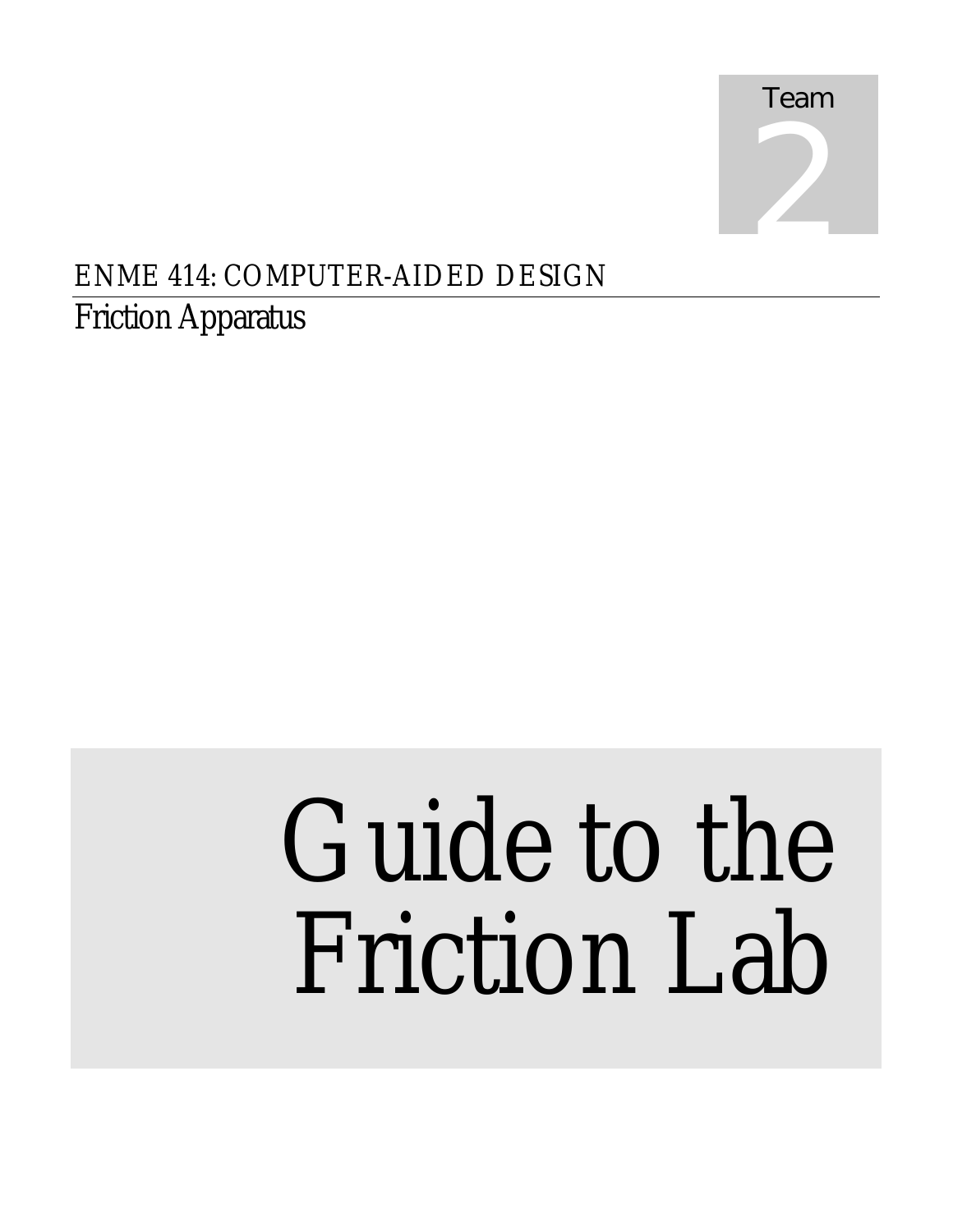## **ENME 414: COMPUTER-AIDED DESIGN** Guide to the Friction Lab

Team 2 consists of: Edward Chang • Elaine Cheong • Anthony Gino • Thomas Griffith • Phil Rowland December 13, 1999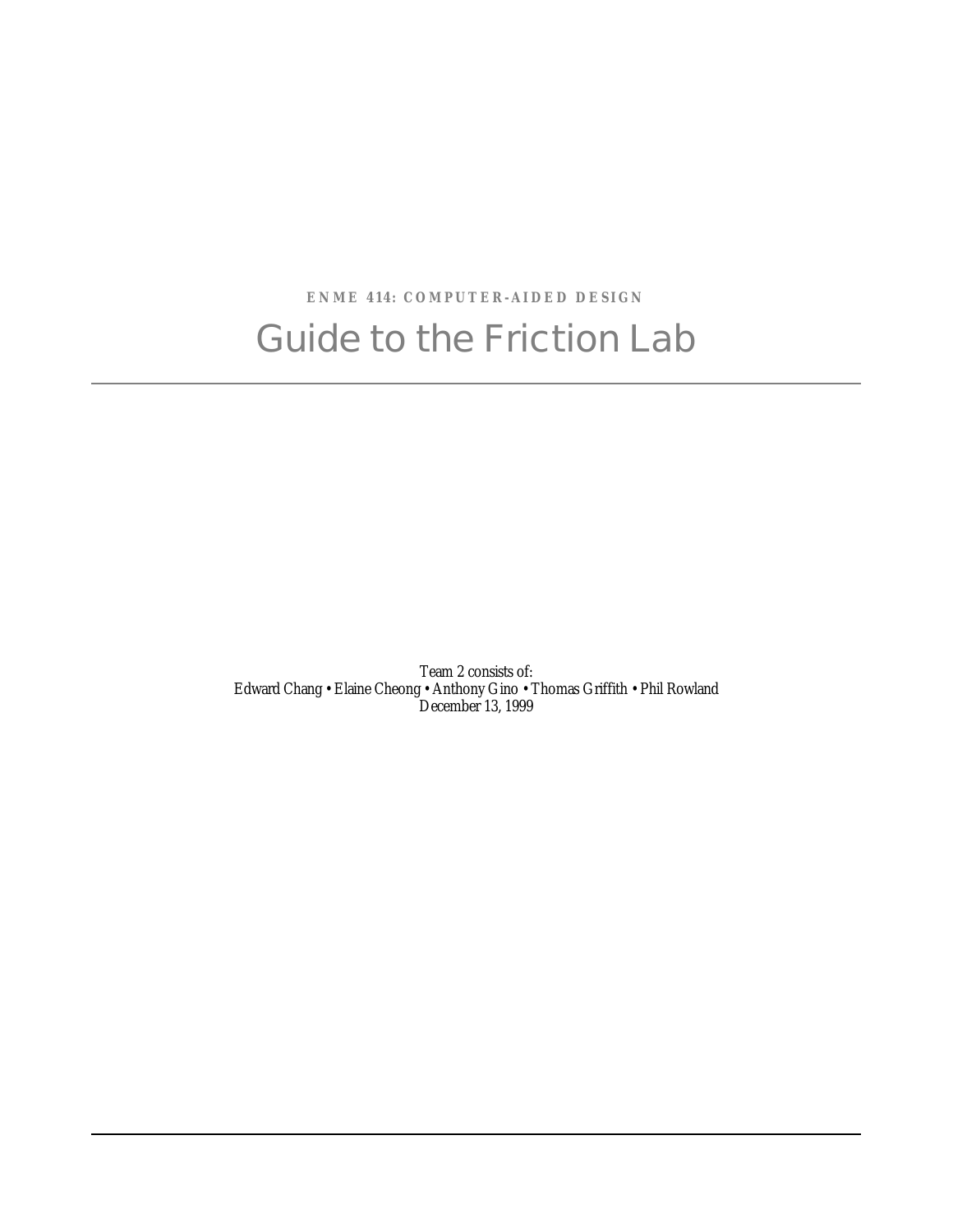## Table of Contents

#### Introduction i

CHAPTER 1

| Installation                   | 1              |
|--------------------------------|----------------|
| Friction apparatus assembly    | 1              |
| Computer-controlled motor      | 1              |
| Photogate and photogate timer  | $\overline{2}$ |
| Magnetic protractor            | 3              |
| Friction lab software          | 3              |
| Using the Software             | 3              |
| <b>Motor Control</b>           | 3              |
| <b>Friction Calculator</b>     | 5              |
| Troubleshooting and Other Tips | 8              |
| Tool tips                      | 8              |
| Port settings                  | 9              |
| Resetting and restarting       | 9              |
| Summary                        | 10             |

#### CHAPTER 2

| Computer-Controlled Motor             | 11 |
|---------------------------------------|----|
| Programming Environment               | 12 |
| Microsoft Visual Studio 6.0           | 12 |
| Microsoft Visual Basic 6.0            | 12 |
| Features of the Friction Lab Software | 13 |
| <b>Future Development</b>             | 14 |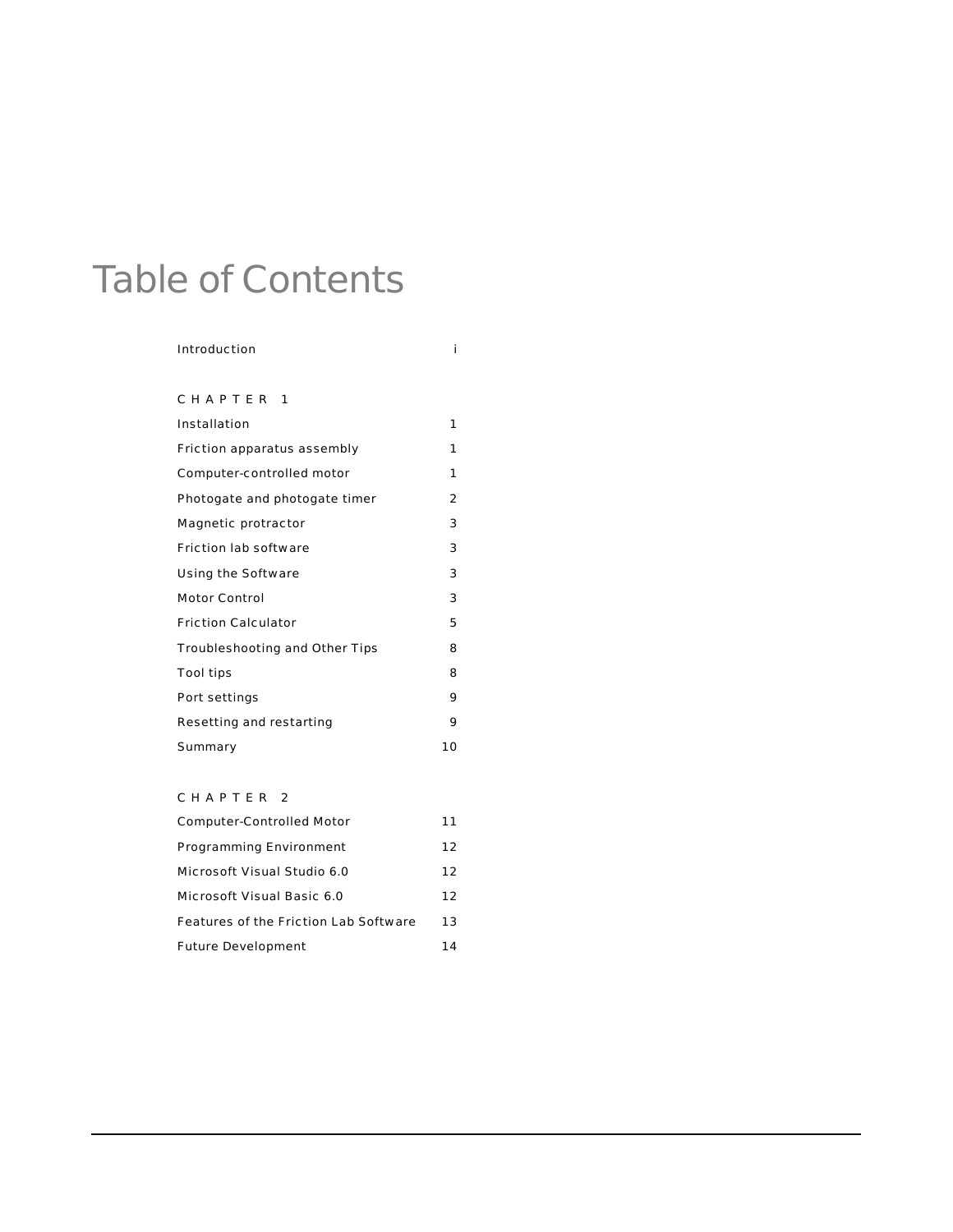ICON KEY  $\sqrt{2}$  Valuable information **E** Hardware information Software information  $\bullet^*$  Important instructions  $\star$  References

## Introduction

his guide is aimed at users of the friction lab and future developers or maintainers of the friction lab software. information on setting up the hardware, using the software to complete a friction lab, and troubleshooting the software and hardware. The second chapter highlights the development process, special features of the software, and tips on future code development and maintenance. T

The icons illustrated in the key on the left will be used to point out important sections or tips in the user manual.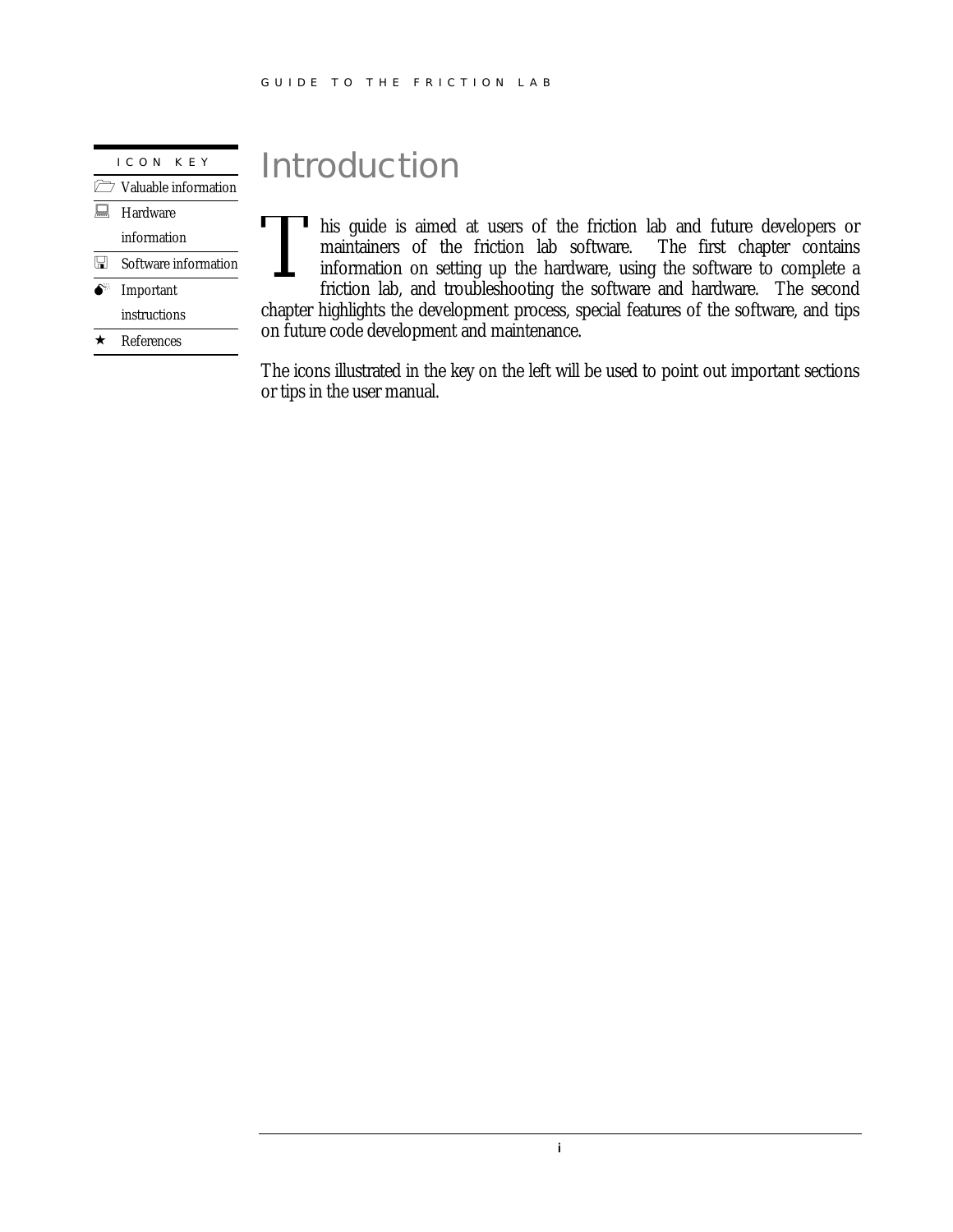## **Chapter** 1

## Installing and Using the Friction Lab

n this chapter, you will learn how to install the friction lab hardware, use the accompanying software, and troubleshoot problems. Use this chapter as a reference guide to accompany the instructions for the experiment that your professor has provided. The following chapter contains information on developing and maintaining the friction lab software. I

#### **Installation**

The friction lab is composed of several parts: (1) friction apparatus assembly, (2) computer-controlled motor, (3) photogate and photogate timer, (4) magnetic protractor, and (5) friction lab software. You will also need a PC (Pentium® 90MHz or higher microprocessor; VGA 640x480 or higher-resolution screen supported by Microsoft Windows; 24MB RAM for Windows 95, 32MB for Windows NT; Microsoft Windows NT 3.51 or later, or Microsoft Windows 95 or later) and the floppy disk containing the friction lab code.



#### Friction apparatus assembly

All of the friction lab hardware is mounted on the Plexiglas baseplate. The friction apparatus assembly consists of an aluminum friction plane frame that holds experimental boards made of various materials on which to conduct your experiment. A plastic board and a wooden board are included with the friction lab. Boards of other materials may easily be created by simply cutting a sheet of the desired material and drilling holes in the corresponding locations. You may then mount the board on the screws located on the friction plane framework. The aluminum roller framework is located underneath of the friction plane frame. The roller framework moves back and forth and changes the angle of the friction plane.



#### Computer-controlled motor

The computer-controlled motor turns a motor shaft, which moves the motor plate (attached to the roller framework) back and forth on the slide rails. The motor controller housing is mounted next to the motor on the baseplate. The motor is powered by a transformer, which is also mounted on the baseplate.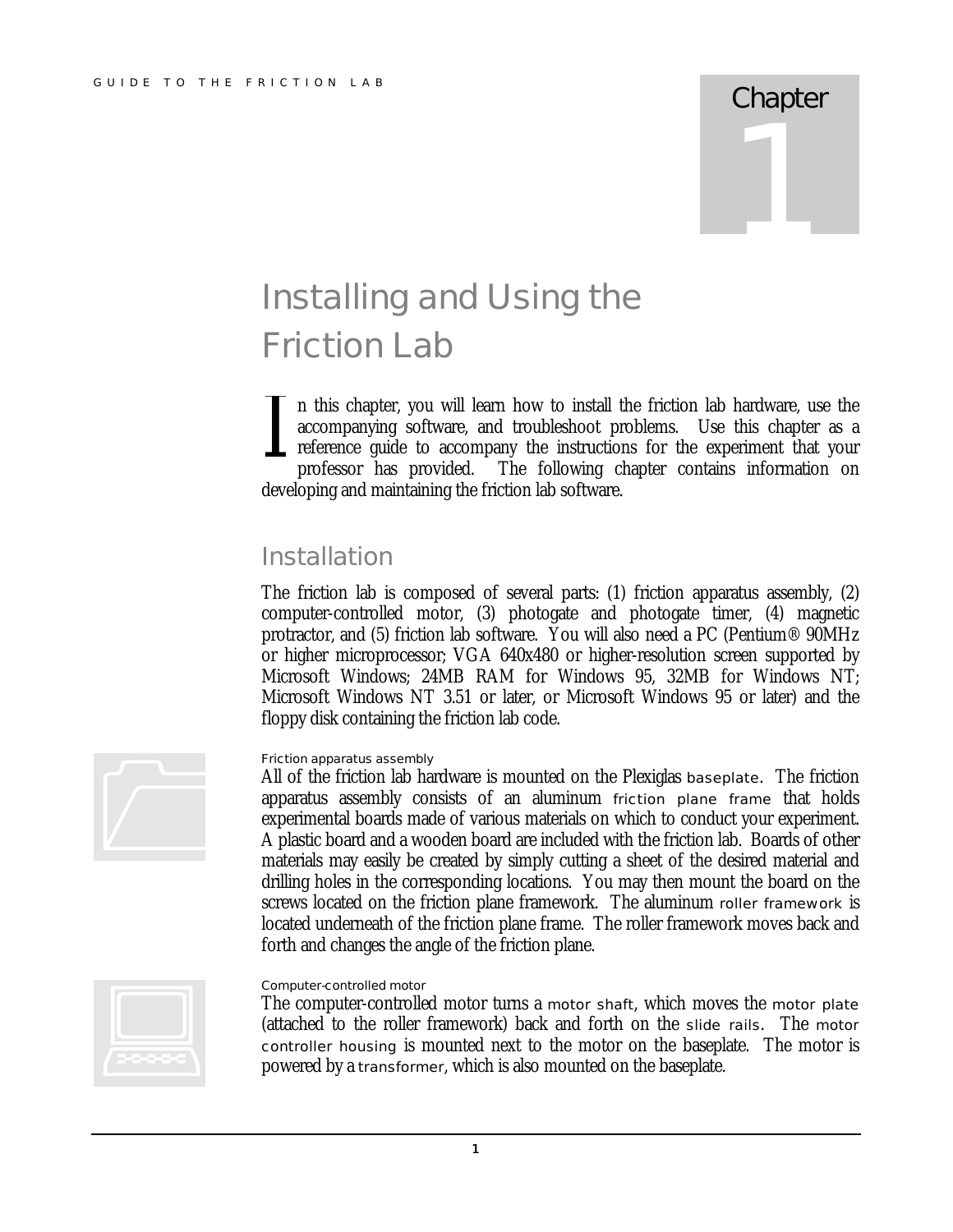$\bullet$  Verify that all of the cables are connected properly while the power is OFF:

- 1. The motor serial port cable (connects to TX, RX, and GND on the motor controller housing) should be plugged into COM1 or COM2 of the accompanying computer.
- 2. The main motor cable has an MS-type connector on the motor end, and five leads with screw terminals on the drive end (located on the motor controller housing).
- 3. The position sensor cable should connect the plug on the motor controller housing to the encoder socket on the motor.
- 4. Make sure the limit switches (two small roller switches located at either end of the slide rails) are connected properly. Each roller switch should have two wires: one on the main terminal, and one on the NC (normally closed) terminal. These wires should be kept away from the roller assembly's path. Both black wires should be connected to GND on the motor controller housing. The white wires are connected to CW LIMIT (clockwise) and CCW LIMIT (counter-clockwise). These limits prevent clockwise or counterclockwise movement when the switches are pressed (they are normally closed). These fail-safe switches prevent you from accidentally damaging the motor when the motor plate reaches either end of the slide rails.
- 5. The transformer provides power, and it should be connected to the AC terminals on the motor controller housing. When you provide power, the status LEDs on the motor controller housing should read "00."

´Documentation and other information on the Compumotor Plus™ can be found at *http://www.compumotor.com/*.



Photogate and photogate timer

The photogate is mounted on a metal rod on top of the friction plane. The photogate timer is used to measure the time it takes for an experimental block to pass through the photogate.

- $\bullet$  Verify that all of the cables are connected properly:
	- 1. When in use, the photogate should be connected to the photogate timer via the plastic RJ-11 (standard household telephone jack) connector.
	- 2. The photogate timer should be powered via the AC plug.
	- 3. The photogate timer should be turned on by setting it to GATE mode. Clear or zero the timer using the RESET switch.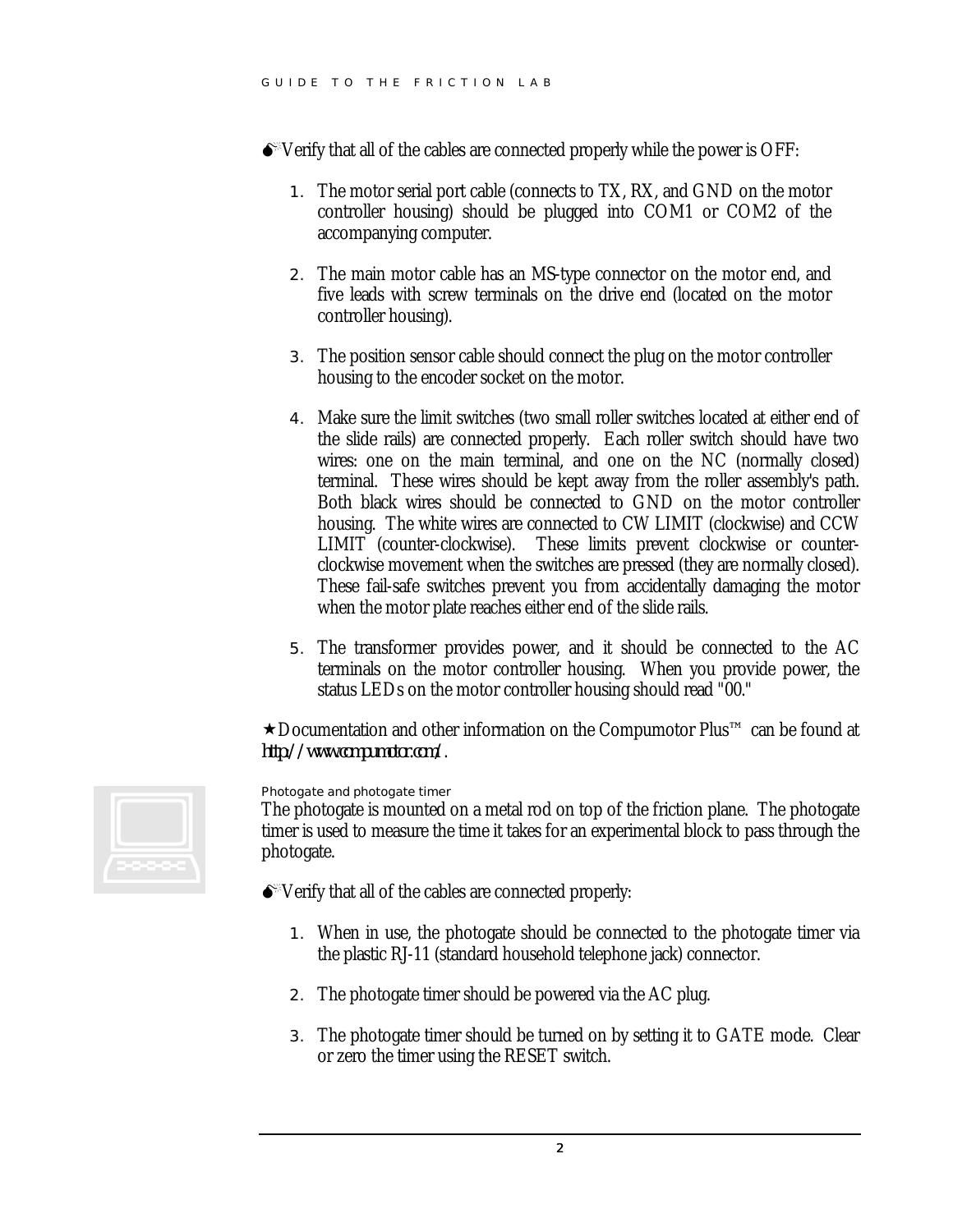$\star$  More information on the PASCO photogate and photogate timer can be found at *http://www.pasco.com/*.

Magnetic protractor

The magnetic protractor is removable and can be used to measure the angle of the friction plane.



Friction lab software

The friction lab software (executable and source code) is provided on the accompanying floppy disk. It is also available on the ENME414 Fall 1999 Team 2 website at *http://www.isr.umd.edu/~zhang/*.

- $\bullet$ <sup> $\degree$ To install on a PC with Microsoft Windows:</sup>
	- 1. Insert the floppy disk into drive A: (floppy disk drive).
	- 2. Click on the Start Menu Button and select Run…
	- 3. Type: a:\setup.exe
	- 4. Follow installation instructions.
- $\bullet$ <sup>\*</sup>To run the software:
	- 1. Make sure the motor is powered.
	- 2. Click on the Start Menu Button and select the Programs|Friction Lab directory.
	- 3. Click on Friction Lab.

Now you are ready to learn how to use the friction lab software!



#### Using the Software

The software consists of two main windows: (1) Motor Control and (2) Friction Calculator.

JL Friction Lab - Motor Control

J Friction Lab - Friction Calc...

#### Motor Control

The motor control window is the main window of the program. You will see the toolbar, controls for motor settings, motor movement buttons, step accumulator, and controls for manual motor command.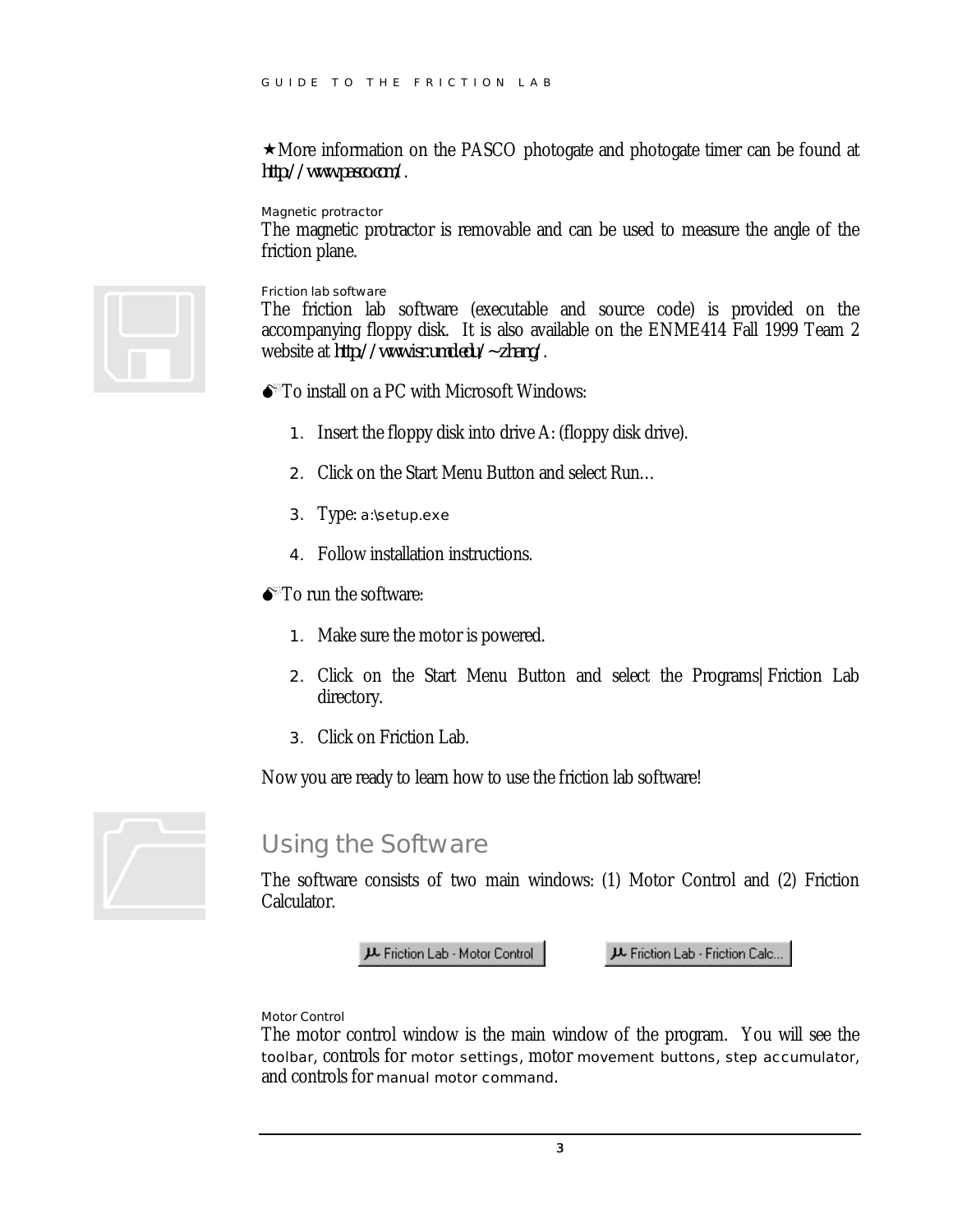| <b>Friction Lab - Motor Control</b>                                     |      |
|-------------------------------------------------------------------------|------|
| Tools Options Help<br>File                                              |      |
| <b>Motor Settings</b><br>C Normal Mode                                  |      |
| C Continuous Mode (resets counter)                                      | Up   |
| Acceleration (rps^2)<br>5<br>$\vert \cdot \vert$<br>$\vert \cdot \vert$ | Down |
| 5<br>Velocity (rps)<br>$\vert \cdot \vert$                              | Stop |
| 10000<br>Distance (rotations)<br>$\vert \cdot \vert$                    |      |
| Step Accumulator<br><b>Step Counter</b><br>Reset                        |      |
| $\overline{0}$                                                          |      |
| Enter manual motor commands here:<br>Send                               |      |
|                                                                         |      |

| Toolbar |                         |                                     |                                        |
|---------|-------------------------|-------------------------------------|----------------------------------------|
|         |                         | <b>Friction Lab - Motor Control</b> | $\blacksquare$ $\blacksquare$ $\times$ |
|         | File Tools Options Help |                                     |                                        |

The toolbar menus contains several useful commands:

- File|Exit prompts you to close the program and all associated windows.
- Tools|Friction Calculator starts the calculator tool.
- Options|Port Properties… allows you to change the COM port settings.
- Help|About Friction Lab… shows you more information on the program.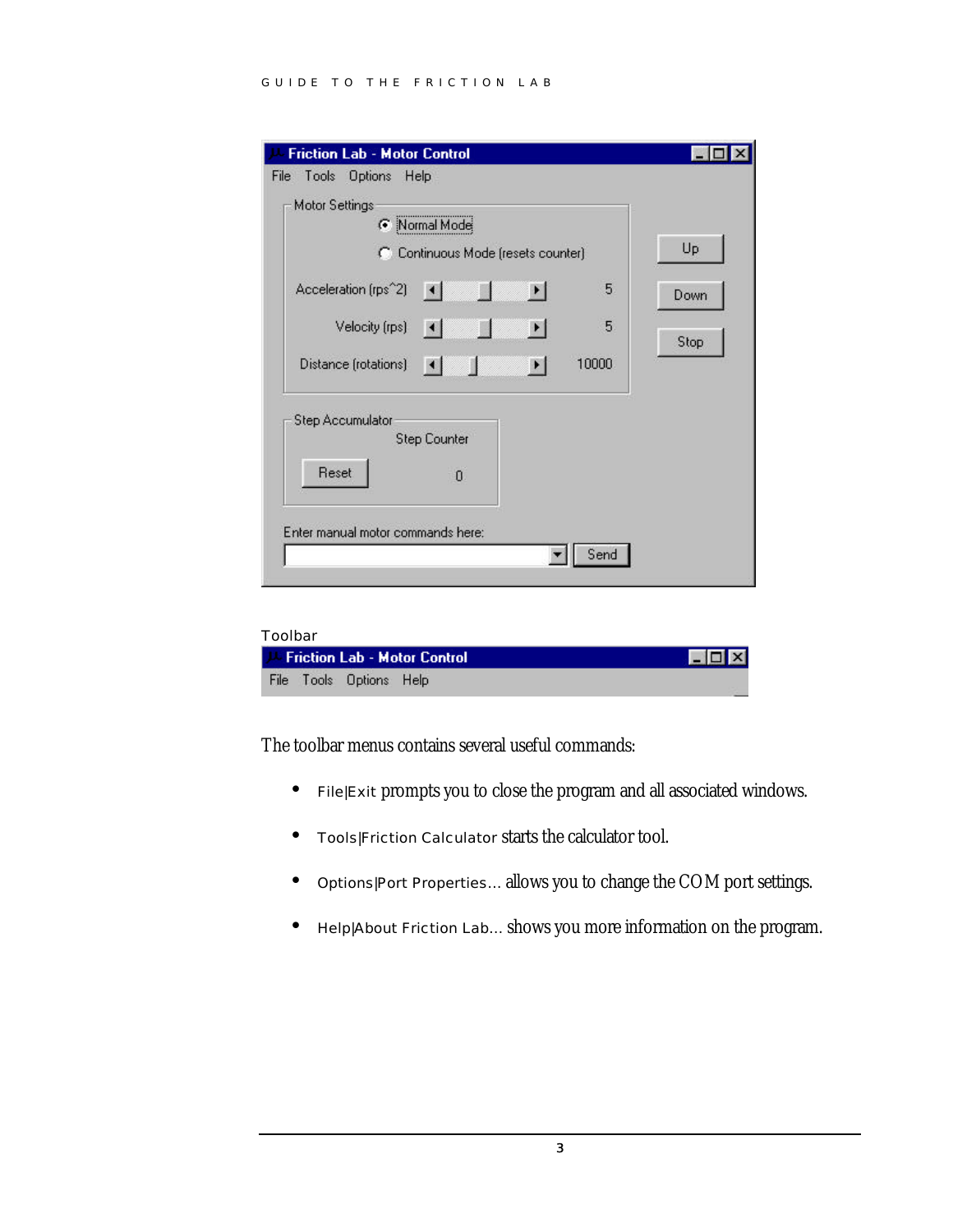#### Motor Settings

| <b>Motor Settings</b> |                        |                                    |       |
|-----------------------|------------------------|------------------------------------|-------|
| G.                    | Normal Mode            |                                    |       |
|                       |                        | C Continuous Mode (resets counter) |       |
| Acceleration (rps^2)  | $\blacksquare$         | ▸                                  | 5     |
| Velocity (rps)        | $\left  \cdot \right $ | ▸                                  | 5     |
| Distance (rotations)  |                        |                                    | 10000 |

The motor settings frame contains several useful controls:

- Normal Mode allows you to preset the distance to move the motor.
- Continuous Mode allows you to move the motor continuously until you press the **Stop** button.
- The Acceleration slider allows you to set the acceleration of the motor in  $rps^2$ .
- The Velocity slider allows you to set the velocity of the motor in rps.
- The Distance slider allows you to set the distance to move the motor in rotations.

Motor Movement Buttons



The motor movement buttons cause the ramp to move up, move down, or stop.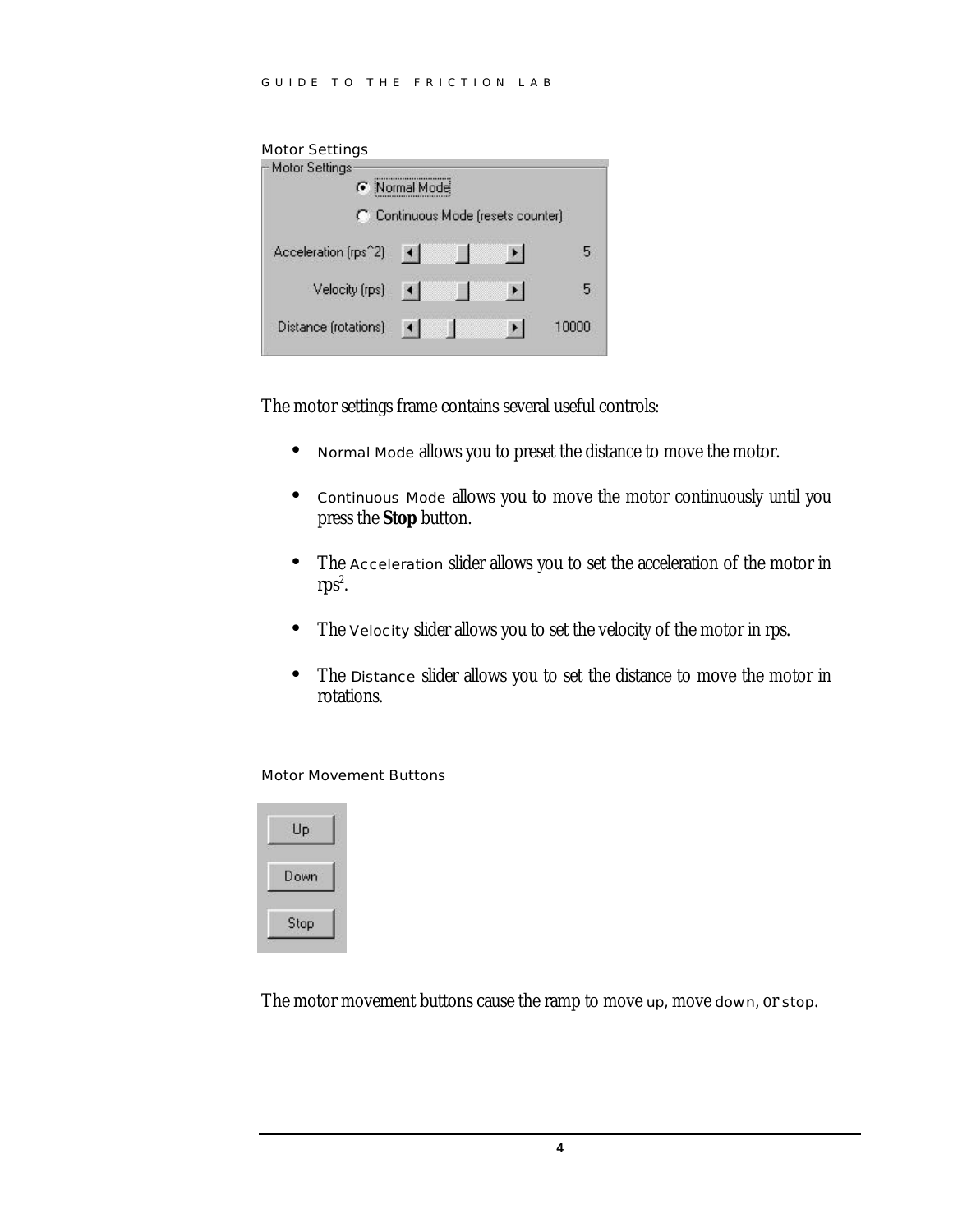$\overline{0}$ 

Step Accumulator Step Accumulator **Step Counter** 

Reset

The Step Accumulator counts the number of motor rotations since the last time the Reset button was pressed. This can be useful for obtaining more accurate angle measurements.

#### Manual Motor Commands

The manual motor command entry area is at the bottom of the motor control window. Here, you may type in the microcontroller commands to directly change the motor settings and movement.

 $\star$  For a listing of commands and usage descriptions, see the Compumotor Plus<sup>™</sup> documentation at *http://www.compumotor.com/manuals/1020/CPlus.htm*.

#### Friction Calculator

Open the Friction Calculator from the Tools menu of the toolbar in the main motor control window. The Friction Calculator contains textboxes for entering your experimental data. It will then automatically calculate the coefficients of (1) static friction and (2) kinetic friction.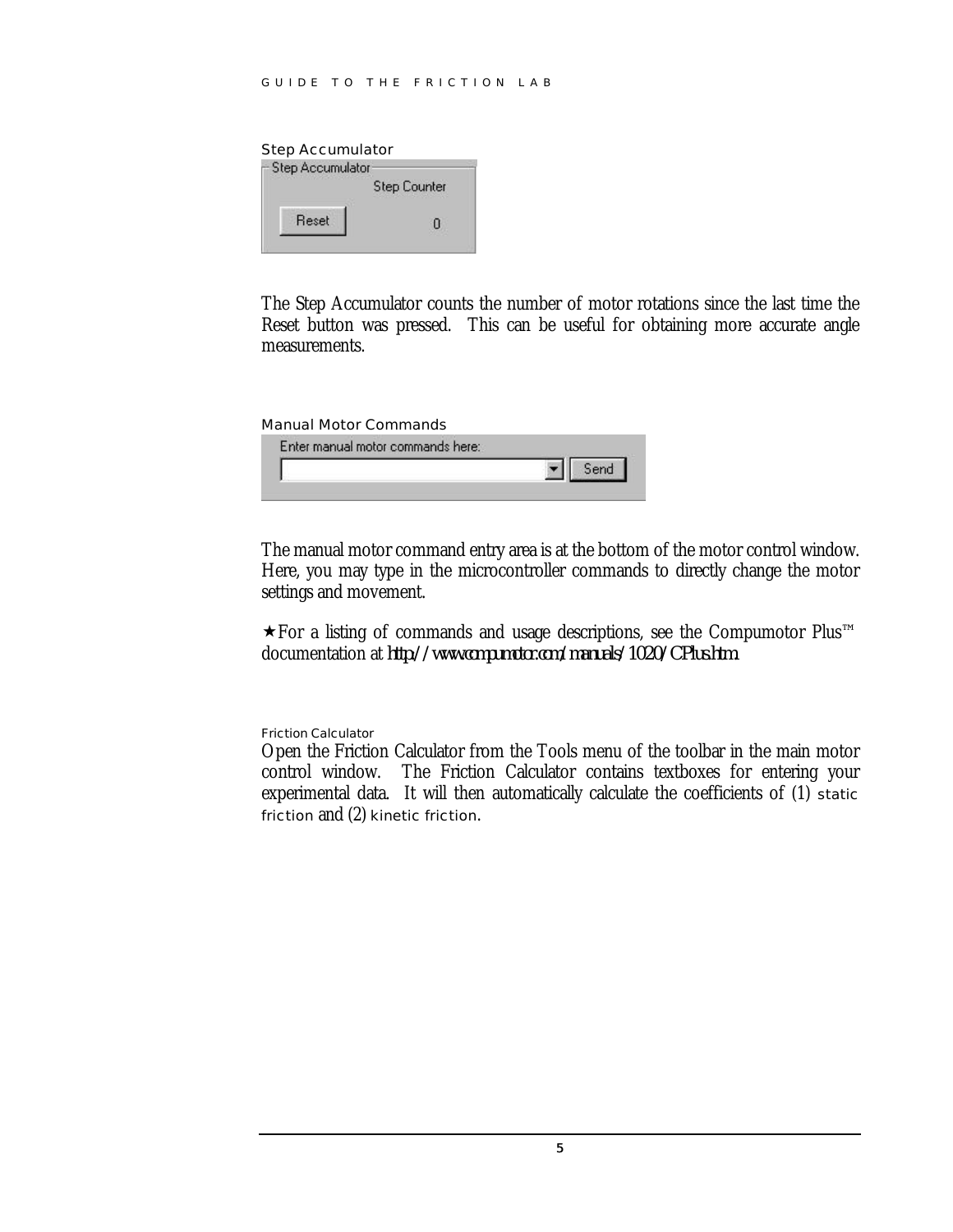#### GUIDE TO THE FRICTION LAB

|                                 | <b>Friction Lab - Friction Calculator</b>            |                          |                                                         |
|---------------------------------|------------------------------------------------------|--------------------------|---------------------------------------------------------|
|                                 | Coefficient of Static Friction<br>Angle<br>(degrees) |                          |                                                         |
| Coefficient of Kinetic Friction | Calculate!                                           | $\mu_{\text{}}$ static = |                                                         |
| Angle<br>(degrees)              | Length of block<br>[cm]                              | delta T<br>[ms]          | Accel Due to Gravity<br>$[m/s^2]$<br>9.80665<br>Default |
|                                 | Calculate!                                           | $\mu$ _kinetic =         |                                                         |





The friction calculator can automatically calculate the coefficient of static friction. To use:

- 1. Lower the ramp (using the buttons in the Motor Control window) to a small angle.
- 2. Place an experimental block near the top edge of the friction plane.
- 3. Raise the ramp until the block starts sliding.
- 4. Experiment to find the exact ramp position where the block starts to slide.
- 5. Measure the angle of the ramp using the magnetic protractor.
- 6. Enter the angle into the textbox shown above.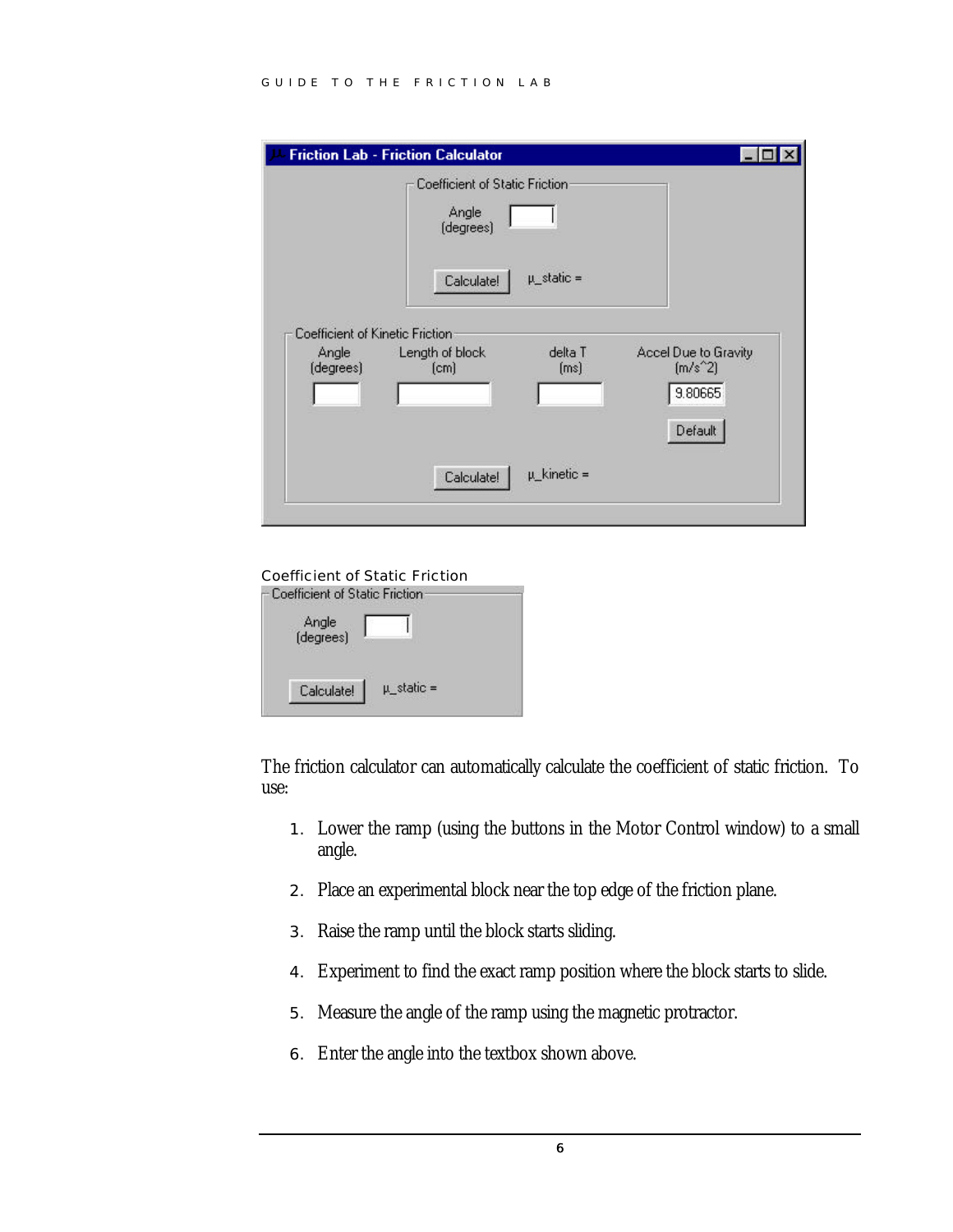- 7. Press the Enter key or press the Calculate button.
- 8. If there are errors, the program will prompt you to correct the entered angle. Otherwise, the program will update the display to show the correct μ**\_static**.

The formula used for calculating the **coefficient of static friction** is

 $m_s = \tan(q)$ 

where *q* is the angle at which sliding starts.

| Angle     | Length of block | delta T | Accel Due to Gravity |
|-----------|-----------------|---------|----------------------|
| (degrees) | [cm]            | (ms)    | $[m/s^2]$            |
|           |                 |         | 9.80665              |
|           |                 |         |                      |
|           |                 |         | Default              |
|           |                 |         |                      |

The friction calculator can automatically calculate the coefficient of kinetic friction. To use:

- 1. Raise the ramp (using the buttons in the Motor Control window) to an angle where the block slides at a comfortable velocity.
- 2. Make sure the photogate timer is connected to the photogate.
- 3. Make sure the photogate timer is turned on and set to GATE mode.
- 4. Place an experimental block in front of the photogate.
- 5. Enter the time measured (in milliseconds) in the "delta T" textbox shown above.
- 6. Enter the measured ramp angle and block length.
- 7. If necessary, change the acceleration due to gravity.
- 8. Press the Enter key or press the Calculate button.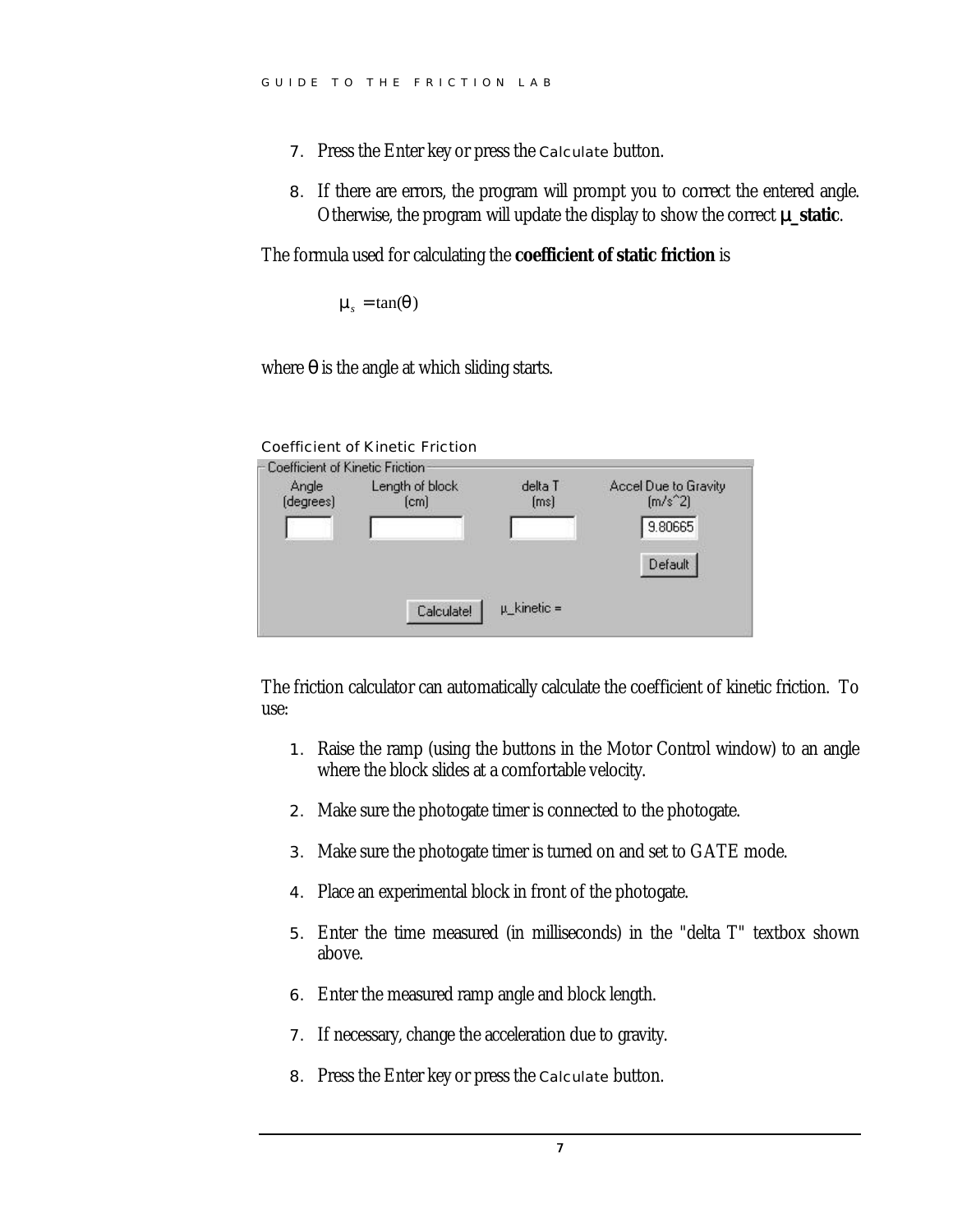9. If there are errors, the program will prompt you to correct the entered data. Otherwise, the program will update the display to show the correct μ**\_kinetic**.

The formula used for calculating the **coefficient of kinetic friction** is

$$
\mathbf{m}_{k} = \tan(\mathbf{q}) - \frac{\left(\frac{d}{\Delta t}\right)^{2}}{2gd\cos(\mathbf{q})}
$$

where *q* is the angle used for the experiment, *g* is the acceleration due to gravity, *d* is the length of the block, and Δ*t* is the time it takes for the block to move one block-length.



### Troubleshooting and Other Tips

#### Tool tips

Your first source of help should be the tool tips. These small pop-up boxes appear when you place your mouse cursor over an object in any of the friction lab program windows. They contain useful tips and information on each object.

| <b>Friction Lab - Motor Control</b>                                                         |      |
|---------------------------------------------------------------------------------------------|------|
| Tools<br>Options Help<br>File<br>Motor Settings<br>Rormal Mode                              |      |
| C Continuous Mode (resets counter)                                                          | Up   |
| Acceleratio Motor moves continously until Stop button pressed                               | Down |
| Velocity (rps)<br>5.<br>$\left  \cdot \right $<br>10000<br>Distance (rotations)<br>$\lceil$ | Stop |
| <b>Step Accumulator</b><br><b>Step Counter</b><br>Reset<br>$\mathbf{0}$                     |      |
| Enter manual motor commands here:                                                           |      |
| Send                                                                                        |      |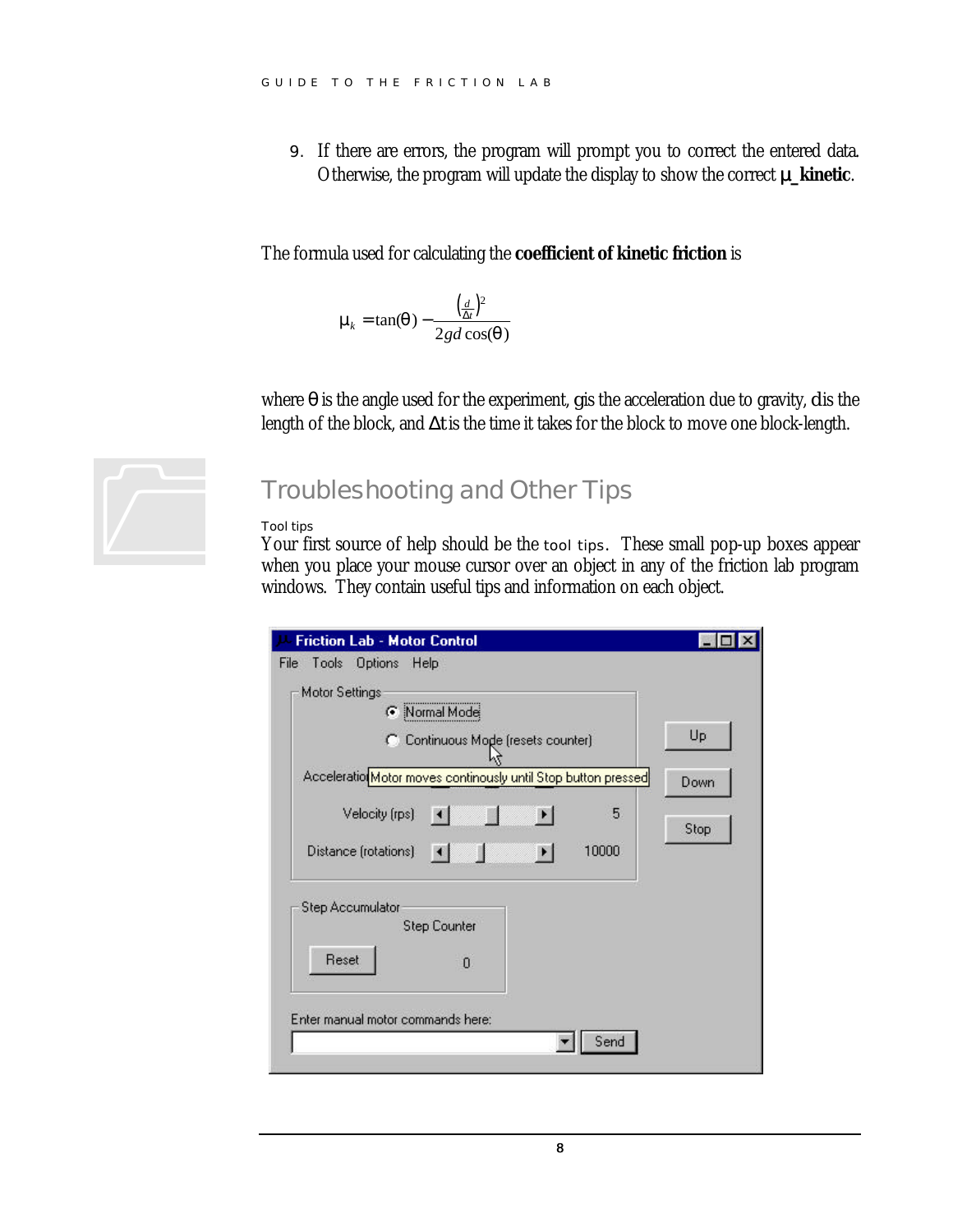#### Port settings

If the motor is not working, make sure your COM port settings are correct. The default setting for the motor is COM1, 9600 bps, 8N1, no flow control. From the Options menu on the toolbar, select Port Properties… Try using a different COM port.

| <b>Com Port Properties</b><br>,,,,,,,,,,,,,,,,,,,,,,,,,,,,,<br>Properties |                       |        |
|---------------------------------------------------------------------------|-----------------------|--------|
| Port:<br>Com1                                                             |                       |        |
| Maximum Speed                                                             | Echo                  | OK.    |
| 9600                                                                      | $G$ Off $C$ On        | Cancel |
| <b>Connection Preferences</b>                                             | <b>Flow Control</b>   |        |
| Data Bits:<br>18                                                          | G None                |        |
| Parity:<br>None                                                           | C Xon/Xoff<br>$C$ RTS |        |
| Stop Bits:                                                                | $C$ Xon/RTS           |        |
|                                                                           |                       |        |

#### Resetting and restarting

If the motor is not working, and changing the COM ports does not work, try restarting the program.

If that does not work, try resetting the motor by removing the Compumotor Plus logo cover on the motor controller housing and pressing the  $+$  and  $-$  buttons shown below:



If the soft reset does not work, try turning the motor off (unplug it), waiting a few seconds, and turning it back on.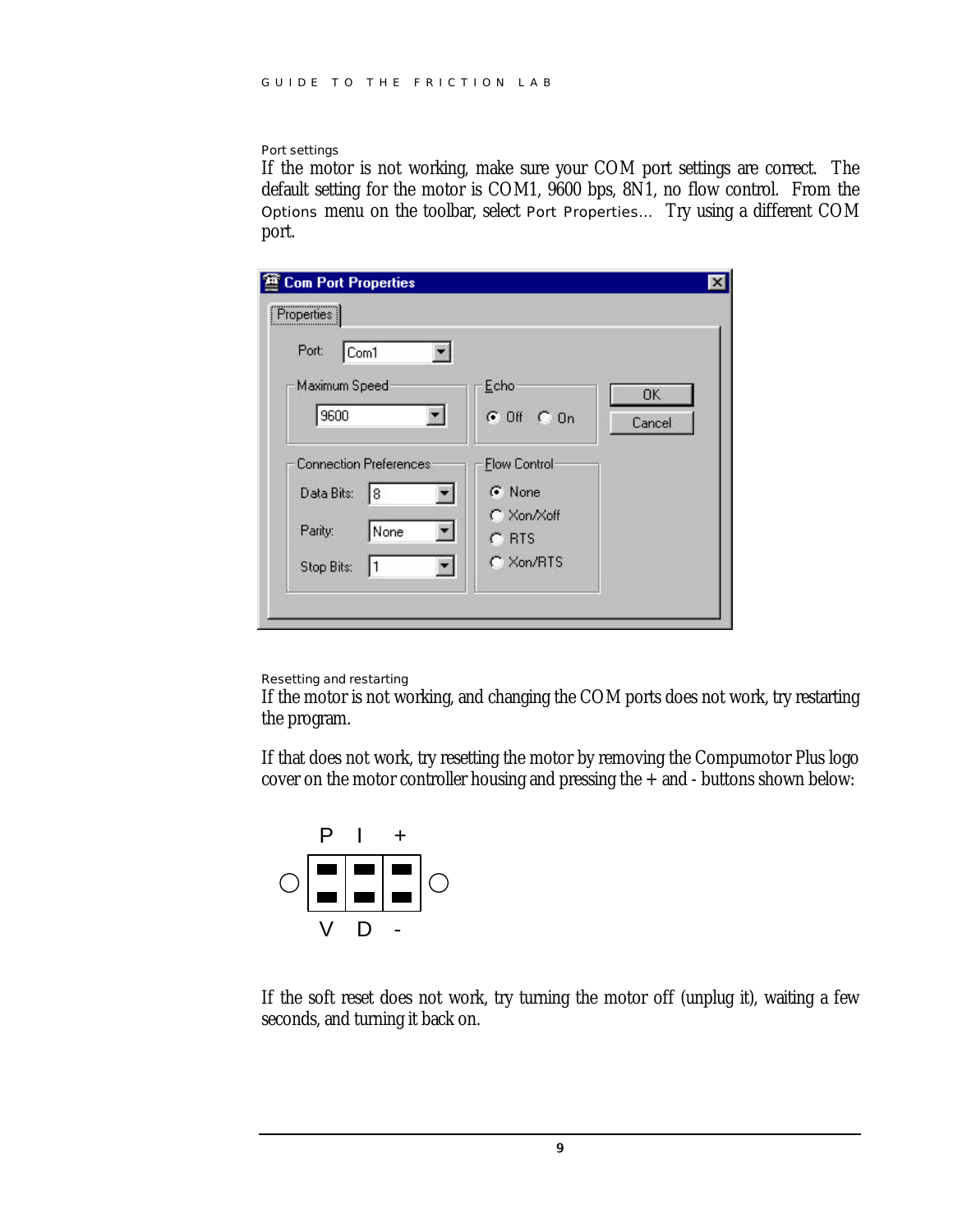## **Summary**

Using the friction lab is straightforward. Once you have connected all of the cables properly, the software makes it very easy to control the height of the ramp so that you can take measurements for various experiments involving friction.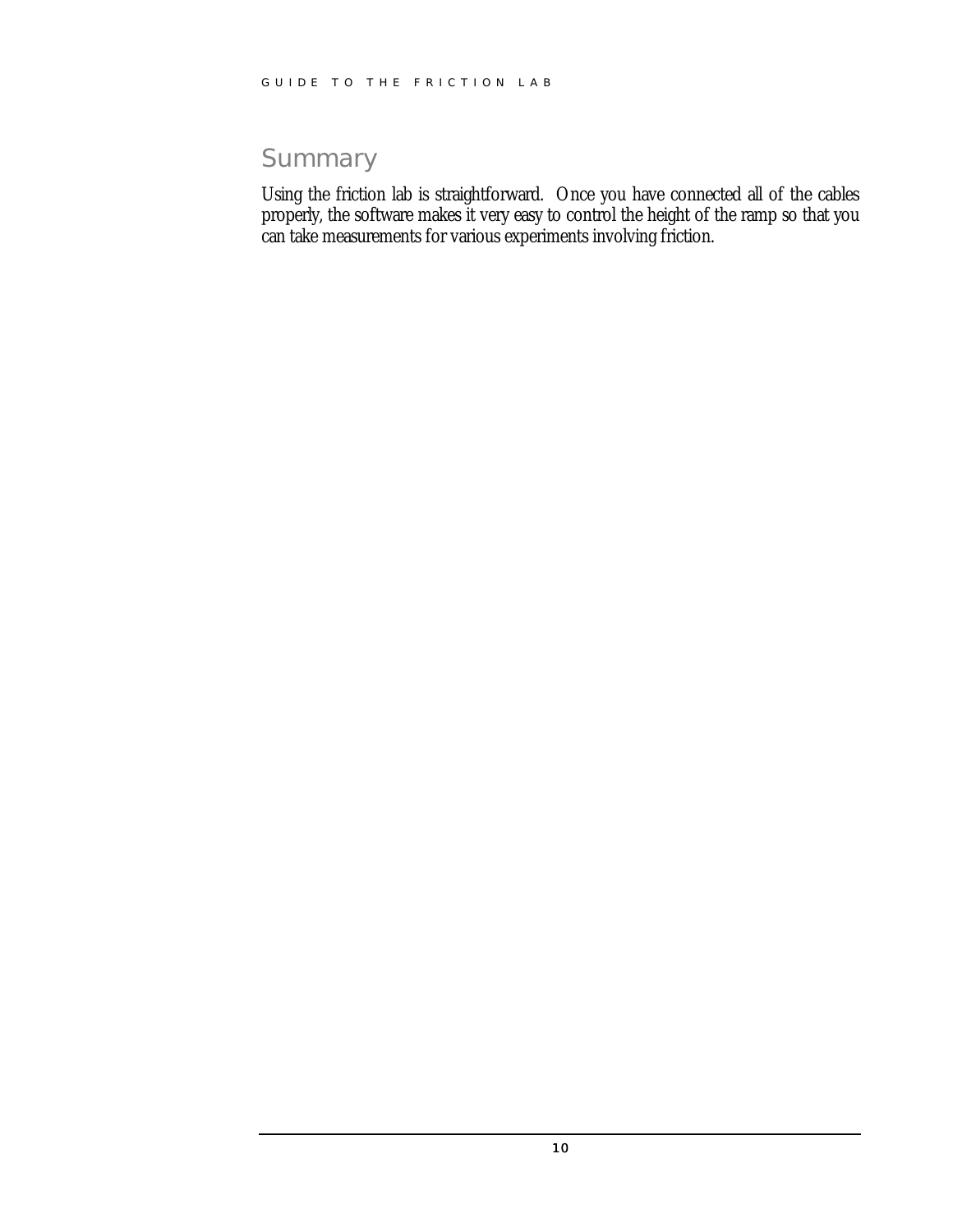## **Chapter** 2

## Developing and Maintaining the Friction Lab Software

n this chapter, you will learn how the friction lab software was developed using the Compumotor Plus™ and Microsoft Visual Studio™ 6.0. This will give you some background if you choose to maintain or further develop the software. This chapter also includes ideas on possible improvements and other modifications to the friction lab. <u>1</u>

## Computer-Controlled Motor

As described in the previous chapter, the friction lab uses the Compumotor Plus™ computer-controlled motor to move the friction plane.

In the documentation, we discovered several useful Compumotor Plus™ features:

- Non-continuous move mode. This allows the programmer to specify a discrete number of rotations for the motor shaft to move so that the user does not have to time the stopping distance of the motor precisely.
- Non-interactive programming mode. This is useful for automatic programming, so that the user does not need to manually type in commands. However, we did not use this in the final version of our program.
- Programmable delays. This is useful for timing, so that the user does not need to calculate wait times for motor movement and determine when to begin the next command. However, we did not use this in the final version of our program.
- Program branching. The motor controller contains useful programming constructs such as branching which can be used to create complex, user-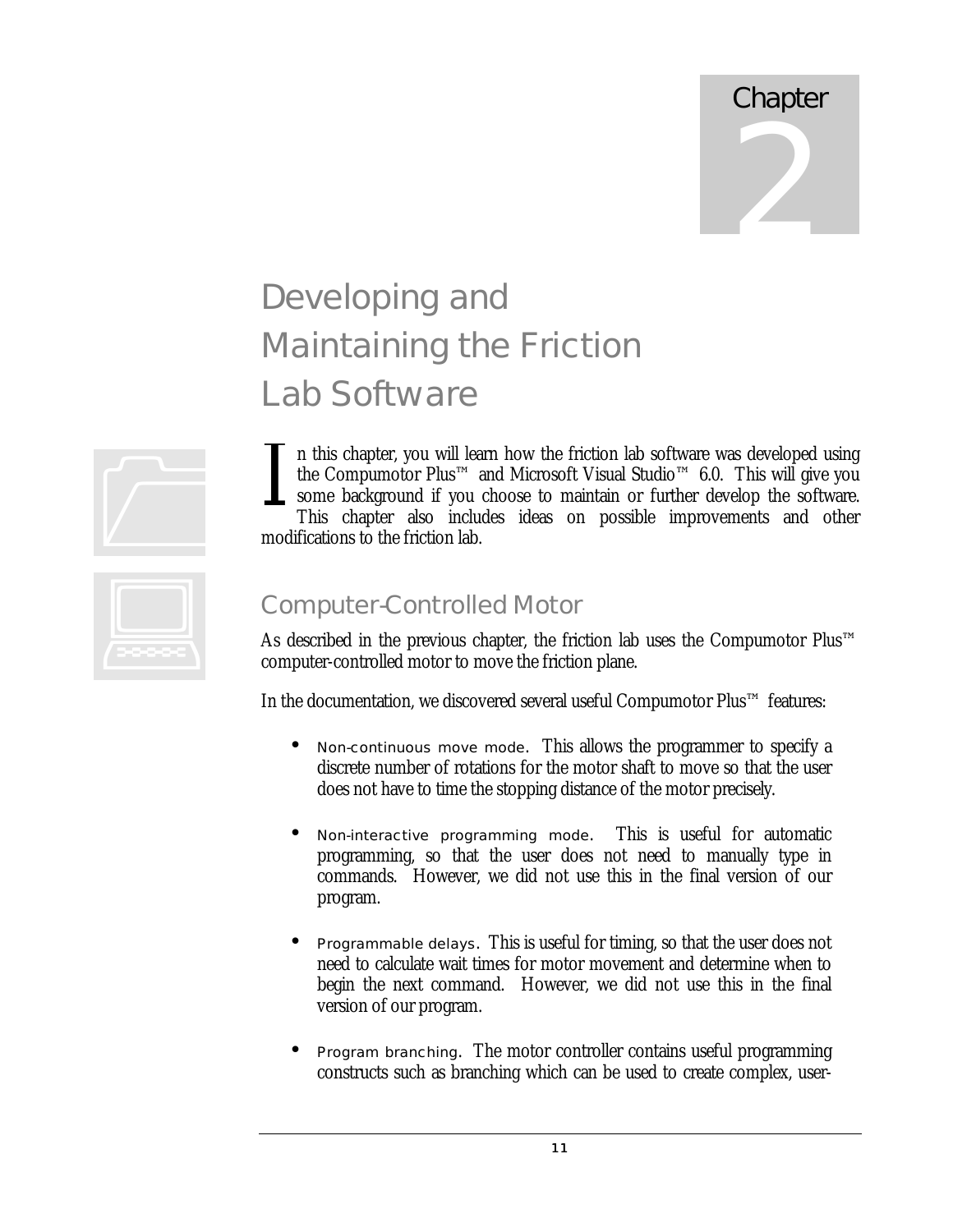deterministic programs. However, we did not use this in the final version of our program.

### Programming Environment

We chose to use Microsoft Visual Studio 6.0, so that we could generate easy-to-use programs with the Windows look-and-feel. Specifically, we chose to program in Visual Basic for rapid prototyping.

#### Microsoft Visual Studio 6.0

Microsoft Visual Studio comes with several useful tools that we used in the development of the friction lab software:

- Graphics Editor. Allows you to create and edit icons. Access this from **Microsoft Visual C++**. Click on **Insert|Resource…** and select **Icon**.
- Package & Deployment Wizard. Allows you to create an executable distribution for installing your program and associated files. Available in the Visual Studio 6.0 Tools installation.
- Help Workshop. Although we did not actually use this in the final version of the program, this utility allows you to compile Microsoft Help files. Available in the Visual Studio 6.0 Tools installation.

#### Microsoft Visual Basic 6.0

We discovered several useful Visual Basic features, tools, and sample code:

- MSComm. The serial communication control, called MSComm, is a much-improved interface to the serial port of the PC. It is quite easy to use the MSComm event handler to respond to receive and transmit signals. It is also very straightforward to set up the baud rate, parity checking, stop bits, flow control, and serial port number and to open and close the port.
- Object Properties. You can easily specify the property of any object, including buttons, textboxes, toolbars, etc. An especially useful feature is the **ToolTip** property.
- Object Methods. The user interface in Visual Basic 6.0 is straightforward to create once the programmer becomes familiar with the Visual Basic environment. You specify the actions that a button or menu should perform by double- or right-clicking on the object icon and filling in the generated code blocks.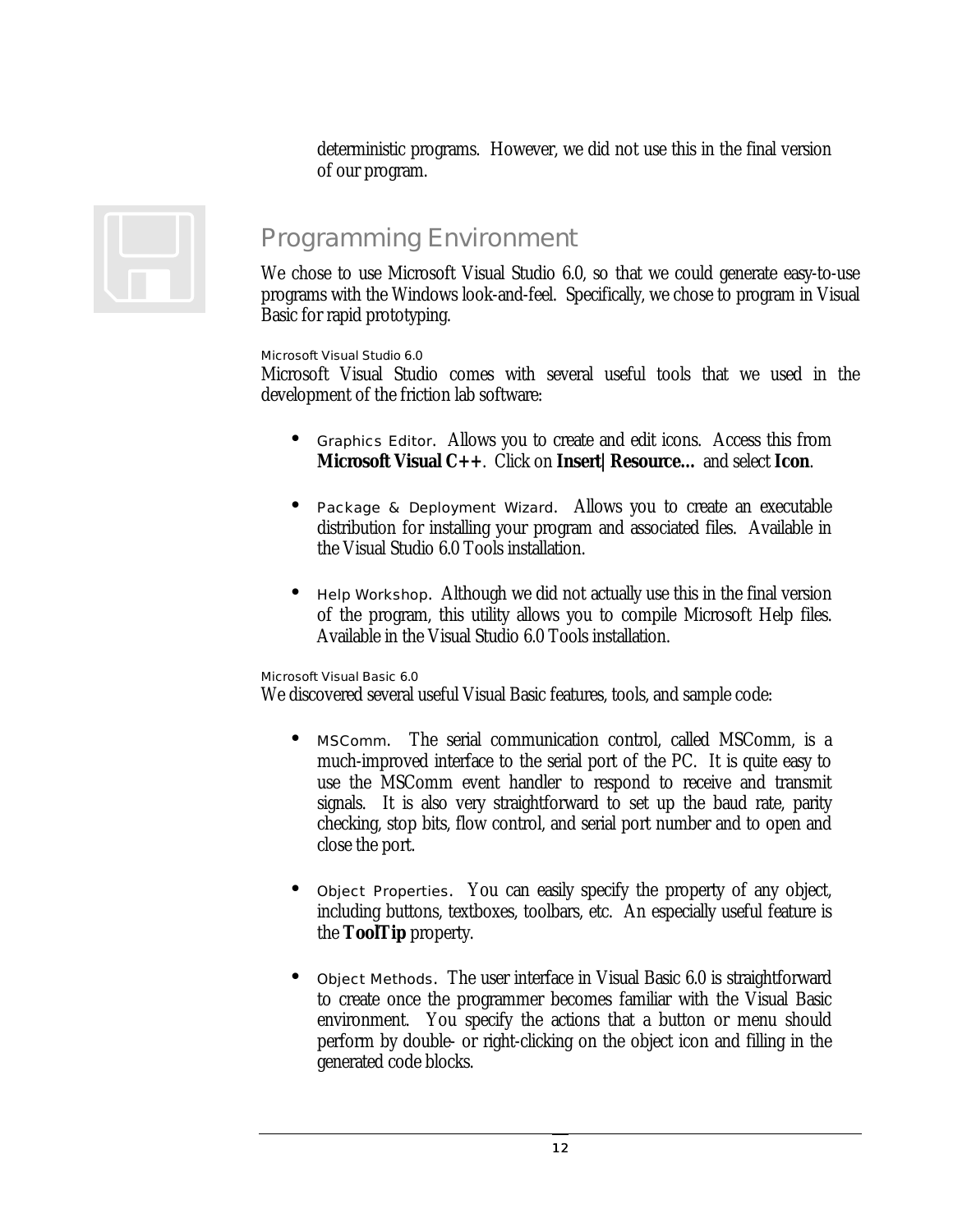• Online Documentation. The online documentation is very helpful in learning how to create and specify new features in the user interface.

Other useful Visual Basic 6.0 controls and tools that we found but did not use in the final version of the program include:

- Timer. To keep track of time within the program without implementing a separate clock utility.
- Icon level raising. Toggles the icons of a program feature with complementary states.
- Debug output. Write error messages or other debug statements to a Visual Basic debug window without altering the appearance of the user interface.

We designed features to implement in our project software and hardware through further experimentation with the motor commands and Visual Basic software.



## Features of the Friction Lab Software

We have implemented many features in the graphical user interface to make it maximally accessible for future students, teachers, and programmers:

- Serial communications control. The program opens a serial connection and enables the user to write various microcontroller commands to the serial port, either manually or with automatic buttons. The port number and other COM settings can be changed on-the-fly using the **Port Settings** feature.
- Debug output. Acknowledgements from the microcontroller are read in and written to the debug output of the Visual Basic IDE (integrated development environment).
- Coarse- and fine-grain control. The graphical user interface includes 3 sliders (horizontal scrollbars) for increasing or decreasing the acceleration, velocity, and travel distance of the motor. The user can switch between continuous and non-continuous (default) movement.
- Online help. We have added Tool Tips to all buttons and sliders. If the student does not know how to use a particular feature of the software, s/he can simply hold the mouse pointer over the feature, and a Tool Tip box describing the feature functionality will appear.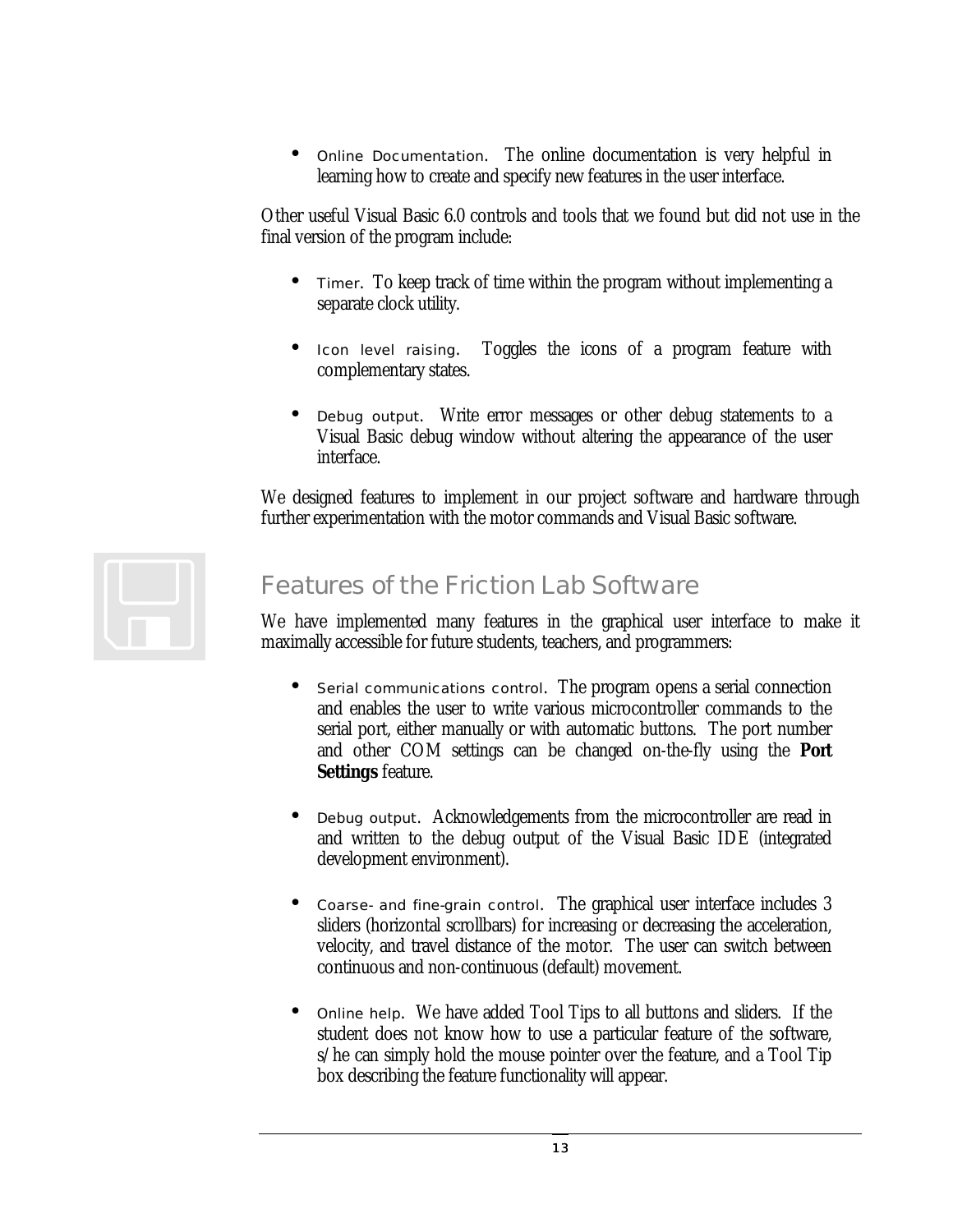- Menu options. We have added a menu bar to the program. The menu bar can be used to gain access to other features not visible on the main screen. We have implemented an About dialog box which provides a summary of the project software.
- Automated calculation. A Friction Calculator tool is available which allows students to type in the values of experimental data. The program automatically computes the corresponding coefficients of friction (static and kinetic).



#### Future Development

We have considered several advanced features, which are quite complex and should be considered for possible implementation in the future:

- Angle calibration. This feature will allow students to calibrate the home and end positions of the motor so that the program can automatically calculate the angle of the ramp. This is accomplished by pre-determining the relative distances and angles of the motor plate and friction ramp, respectively. The **step accumulator** (already implemented) may be useful here.
- Data storing and graphing. Students can enter multiple data sets, and the software can save experimental and calculated data to a file for graphing with Microsoft Excel or another spreadsheet utility. Students will then be able to see how material and system properties change the amount of energy lost to friction. A more advanced way of implementing this would be to learn how to use OLE (object linking and embedding) to embed Excel capabilities within the friction apparatus software so that students do not have to use another program to graph their data.
- Automated sensor reading. The photogate timer is connected to the photogate via an RJ-11 connector (standard U.S. household telephone jack size). It may be possible to find another plug and splice the wires to connect to a parallel port header. This can then be attached to the PC so that the software can automatically read the scan the sensors and calculate the velocity of the block as it slides through the gate. However, if this does not work, photogate sensors can be purchased and installed along the sides of the friction plane. Wires to the sensors could then be connected to the parallel port header. Note that using the serial port (of the remaining ports on the PC), instead of the parallel port for obtaining data from the sensors, would not be the best idea. This approach would require a second